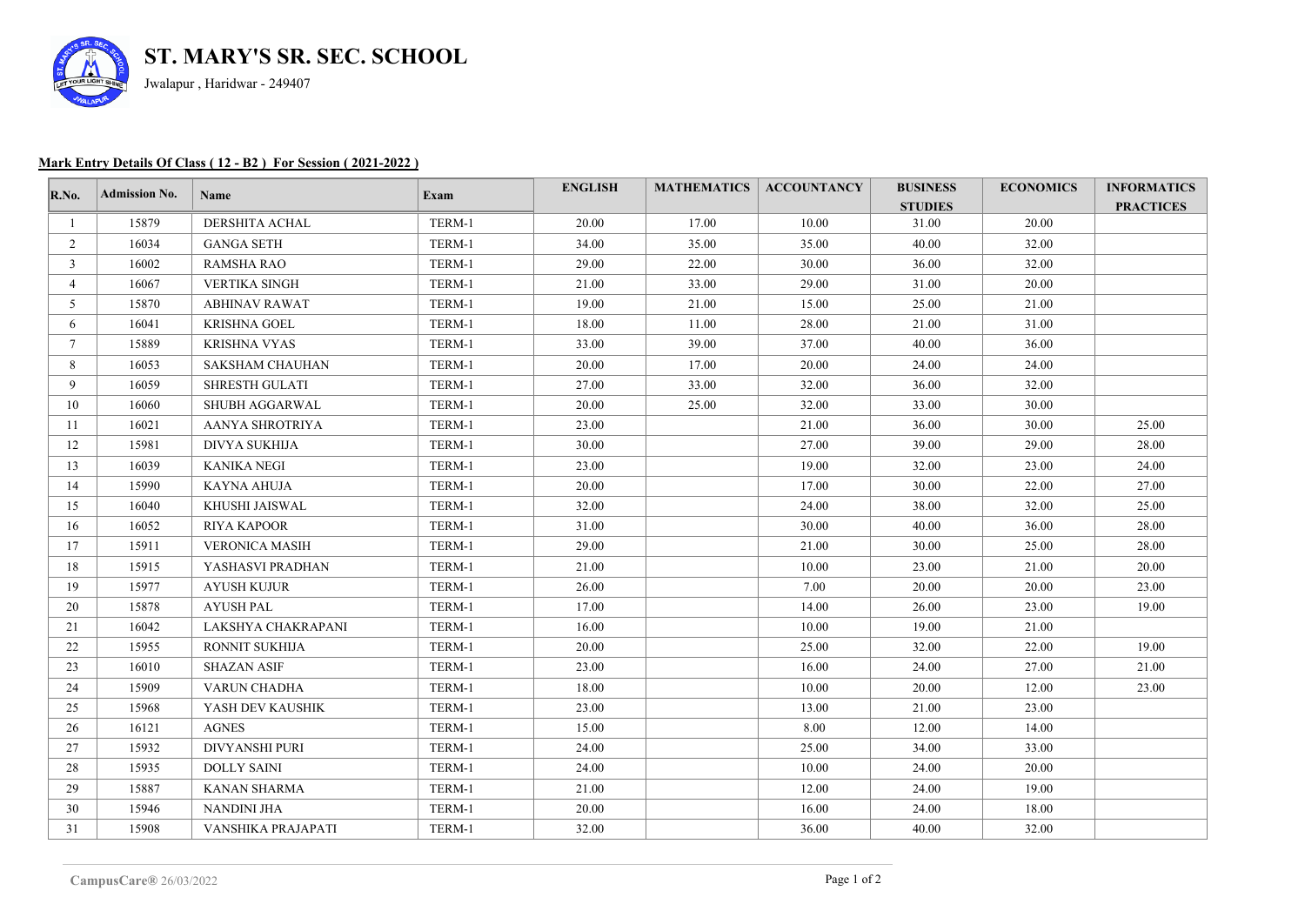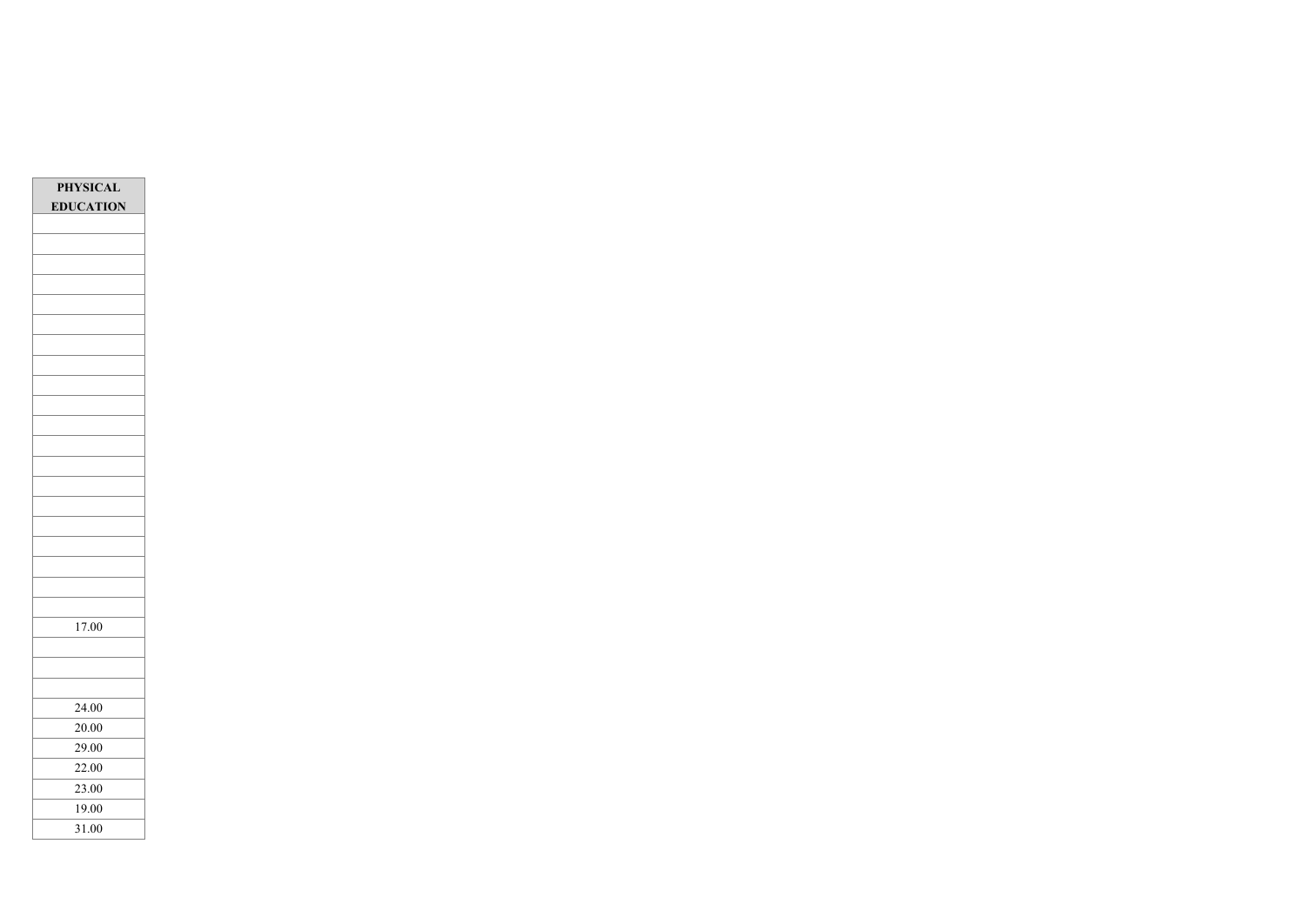## **Mark Entry Details Of Class ( 12 - B2 ) For Session ( 2021-2022 )**

| $\mathbf{R}.\mathbf{No}$ . | <b>Admission No.</b> | Name                  | Exam   | <b>ENGLISH</b> | <b>MATHEMATICS</b> | <b>ACCOUNTANCY</b> | <b>BUSINESS</b> | <b>ECONOMICS</b> | <b>INFORMATICS</b> |
|----------------------------|----------------------|-----------------------|--------|----------------|--------------------|--------------------|-----------------|------------------|--------------------|
|                            |                      |                       |        |                |                    |                    | <b>STUDIES</b>  |                  | <b>PRACTICES</b>   |
| 32                         | 16027                | AYUSH CHAUHAN         | TERM-1 | 28.00          |                    | 15.00              | 23.00           | 18.00            |                    |
| 33                         | 15930                | CHITRANSH SAXENA      | TERM-1 | 15.00          |                    | 10.00              | 16.00           | 15.00            |                    |
| 34                         | 15940                | <b>KRISHNA BHAGAT</b> | TERM-1 | 24.00          |                    | 16.00              | 19.00           | 23.00            |                    |
| 35                         | 15958                | <b>SARTHAK GUPTA</b>  | TERM-1 | 23.00          |                    | 17.00              | 24.00           | 25.00            |                    |
| 36                         | 16064                | VAIBHAV KUMAR         | TERM-1 | 20.00          |                    | 20.00              | 24.00           | 20.00            |                    |